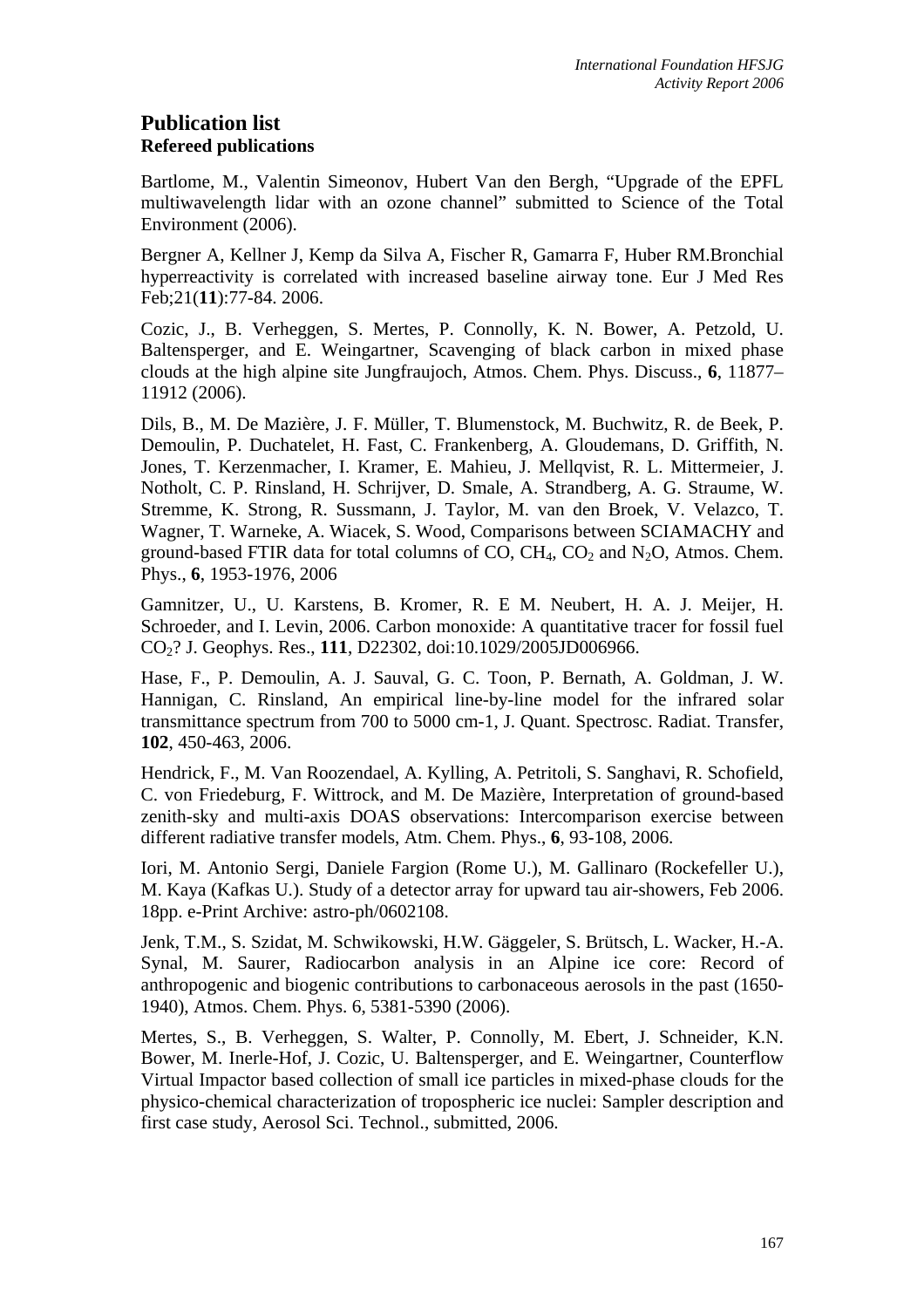Miedaner, M.M., T. Huthwelker, M. Stampanoni, F. Enzmann, M. Kersten, and M. Ammann, A new setup for synchrotron micro tomography of ice particles and their metamorphism, submitted (2006).

Mookerjea, B., Kantharia, N. G., Roshi, D. Anish, Masur, M., CI 492GHz mapping towards Cas A, MNRAS **371**, 761-768, 2006.

Mookerjea, B., Kramer, C., Röllig, M., Masur, M., Study of photon dominated regions in Cepheus B, A&A **456**, 235-244, 2006.

Morland, J., B. Deuber, D. G. Feist, L. Martin, S. Nyeki, N. Kämpfer, C. Mätzler, P. Jeannet, and L. Vuilleumier (2006), The STARTWAVE atmospheric water database, Atmos. Chem. Phys., **6**, 2039–2056, http://www.atmos-chem-phys.net/6/2039/2006/.

Morland, J., M. A. Liniger, H. Kunz, I. Balin, S. Nyeki, C. Mätzler, and N. Kämpfer (2006), Comparison of GPS and ERA40 IWV in the Alpine region, including correction of GPS observations at Jungfraujoch (3584 m), J. Geophys. Res., **111**, D04102, http://dx.doi.org/doi:10.1029/2005JD006043.

Myhre, G., F. Stordal, I. Gausemel, C.J. Nielsen, and E. Mahieu, Line-by-line calculations of thermal infrared radiation representative for global conditions: CFC-12 as an example, J. Quant. Spectrosc. Radiat. Transfer, **97**, 317-331, 2006.

Nassar, R., P.F. Bernath, C.D. Boone, C. Clerbaux, P.F. Coheur, G. Dufour, L. Froidevaux, E. Mahieu, J.C. McConnell, S.D. McLeod, D.P. Murtagh, C.P. Rinsland, K. Semeniuk, R. Skelton, K.A. Walker, and R. Zander, A global inventory of stratospheric chlorine in 2004, J. Geophys. Res., **111**, D22312, doi:10.1029/2006JD007073, 2006.

Nassar, R., P.F. Bernath, C.D. Boone, S.D. McLeod, R. Skelton, K.A. Walker, C.P. Rinsland, and P. Duchatelet, A global inventory of stratospheric fluorine in 2004 based on Atmospheric Chemistry Experiment Fourier Transform Spectrometer (ACE-FTS) measurements, J. Geophys. Res., **111**, D22313, doi:10.1029/2006JD007395, 2006.

Piters, A. J. M., K. Bramstedt, J.-C. Lambert, and B. Kirchhoff, Overview of SCIAMACHY validation: 2002-2004, Invited paper, ACP **6**, 127-148, 2006.

Raupach, SMF et al., Digital crossed-beam holography for in situ imaging of atmospheric ice particles, J. Opt. A: Pure Appl. Opt. **8** (2006) 796.

Reithmeier, H., V.Lazarev, W.Rühm, M.Schwikowski, H.W.Gäggeler, E.Nolte, Estimate of European  $129$ I releases supported by  $129$ I analysis in an Alpine ice core, Environ. Sci. Technol., 40, 5891-5896 (2006).

Rinsland, C.P., A. Goldman, J.W. Elkins, L.S. Chiou, J.W. Hannigan, S.W. Wood, E. Mahieu, and R. Zander, Long-term trend of  $CH<sub>4</sub>$  at northern mid-latitudes: Comparisons between ground-based infrared solar and surface sampling measurements, J. Quant. Spectrosc. Radiat. Transfer, **97**, 457-466, 2006.

Rinsland, C.P., E. Mahieu, R. Zander, R. Nassar, P. Bernath, C. Boone, and L.S. Chiou, Long-Term Stratospheric Carbon Tetrafluoride (CF4) Increase Inferred from 1985-2004 Infrared Space-based Solar Occultation Measurements, Geophys. Res. Lett., **33**, L02808, doi:10.1029/2005GL024709, 2006.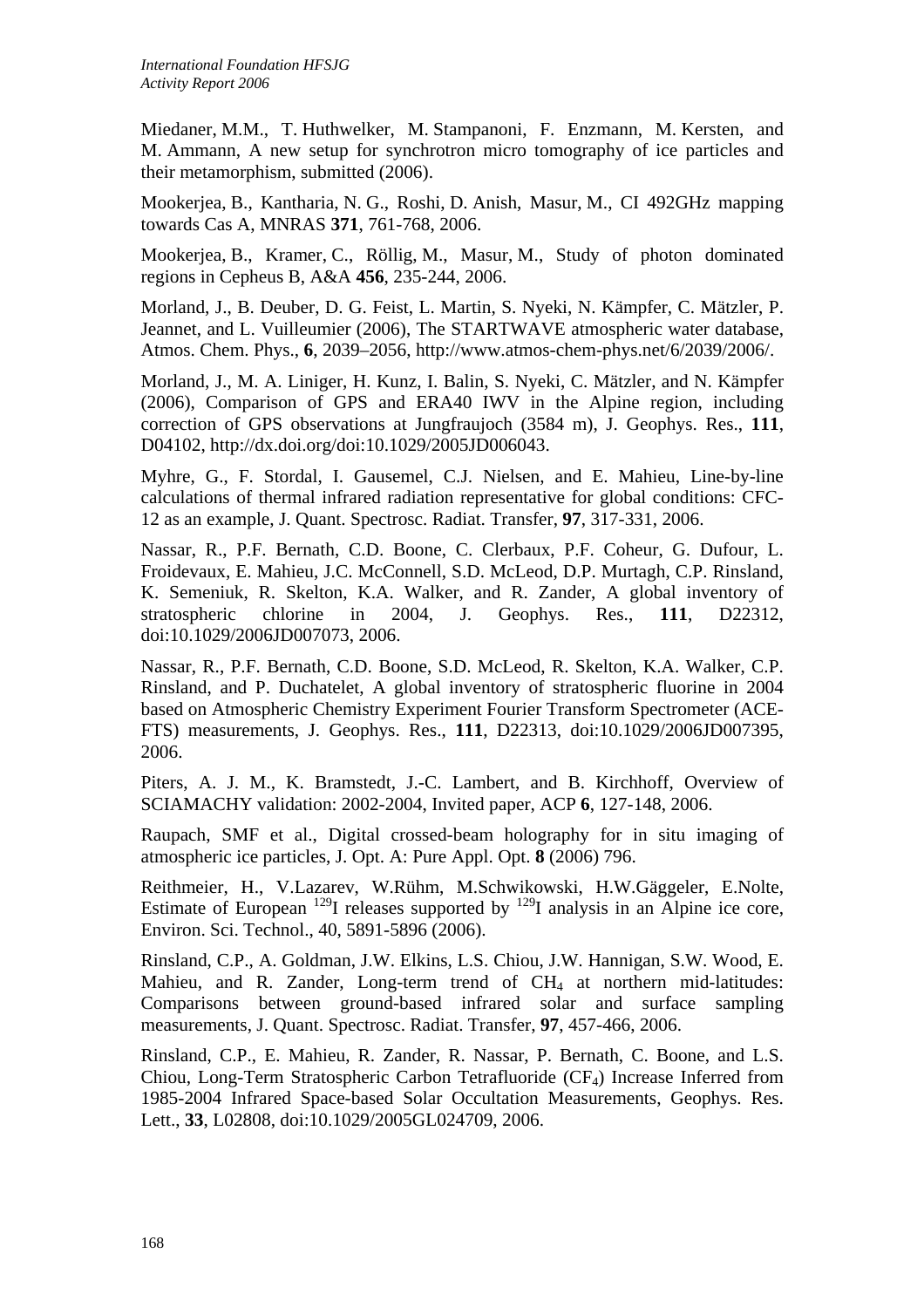Schneider, N., Bontemps, S., Simon, R., Jakob, H., Motte, F., Miller, M., Kramer, C., Stutzki, J., A new view of the Cygnus X region. KOSMA  $^{13}$ CO 2 to 1, 3 to 2, and 12CO 3 to 2 imaging, A&A **458**, 855-871, 2006.

Schwerzmann, A., M. Funk, H. Blatter, M.P. Lüthi, M. Schwikowski, A.S. Palmer, Reconstruction of past accumulation rates in an alpine firn region: Fiescherhorn, Swiss Alps, J. Geophys. Res. Earth Surface, 111, F01014, doi:10.1029/2005JF000283 (2006).

Schwikowski, M., Paleoenvironmental reconstruction from Alpine ice cores, PAGES News Vol. 14, N°1, 16-18 (2006).

Simeonov, V., Marian Taslakov, and Hubert van den Bergh, "Sensitivity enhancement of open-path trace gas measurements by a multi-pass approach" submitted to Optics letters (2006).

Sodemann, H., A.S. Palmer, C. Schwierz, M. Schwikowski, H. Wernli, The transport history of two Saharan dust events archived in an Alpine ice core, Atmos. Chem. Phys. 6, 667-688 (2006).

Sun, K., Kramer, C., Ossenkopf, V., Bensch, F., Stutzki, J., Miller, M., A KOSMA 7 deg<sup>2 13</sup>CO 2-1 and <sup>12</sup>CO 3-2 survey of the Perseus cloud. I. Structure analysis, A&A **451**, 539-549, 2006.

Troller M. , A. Geiger, E. Brockmann, H.-G. Kahle (2006). Determination of the spatial and temporal variation of tropospheric water vapour using CGPS networks. Geophys. J. Int., Volume **167**, pages 509-520, doi: 10.1111/j.1365- 246X.2006.03101.x.

Troller, M, A. Geiger, E. Brockmann, J.-M. Bettems, B. Bürki and H.-G. Kahle (2006): Tomographic determination of the spatial distribution of water vapor using GPS observations. Advances in Space Research, Volume **37**, Issue 12 , 2006, Pages 2211-2217, doi:10.1016/j.asr.2005.07.002.

Vaughan, G., P. T. Quinn, A. C. Green, J. Bean, H. K. Roscoe, M. Van Roozendael and F. Goutail, SAOZ measurements of stratospheric  $NO<sub>2</sub>$  at Aberystwyth, 1991-2004, J. Environ. Monit. **8**, 353 - 361, 2006.

Verheggen, B., J. Cozic, E. Weingartner, K.N. Bower, S. Mertes, P. Connolly, M. Gallagher, M. Flynn, T.W. Choularton, and U. Baltensperger, Aerosol activation in mixed phase clouds at the high alpine site Jungfraujoch, J. Geophys. Res., submitted, 2006.

Vollmer, M. K., Reimann, S., Folini, D., Porter, L. W. and Steele, L. P. (2006). First appearance and rapid growth of anthropogenic HFC-245fa (CHF2CH2CF3) in the atmosphere. Geophysical Research Letters **33** L20806 doi:10.1029/2006GL026763.

Walker, S. J., Evans M. J., Jackson A. V., Steinbacher M., Zellweger C., McQuaid J. B., 2006. Processes controlling the concentration of hydroperoxides at Jungfraujoch Observatory, Switzerland. Atmospheric Chemistry and Physics **6**, 5525-5536.

Weingartner, E., B. Verheggen, U. Lohmann, K.N. Bower, S. Mertes, J. Schneider, J. Cozic, S. Walter, M.R. Alfarra, S. Borrmann, T. Choularton, H. Coe, P. Connolly, J. Crosier, J. Curtius, M. Ebert, J.S. vanEkeren, M. Flynn, M.W. Gallagher, M. Gysel, S. Henning, A. Worringen, A. Petzold, S. Sjogren, S. Weinbruch, and U. Baltensperger, Ice clears up a cloudy picture, Nature, submitted, 2006.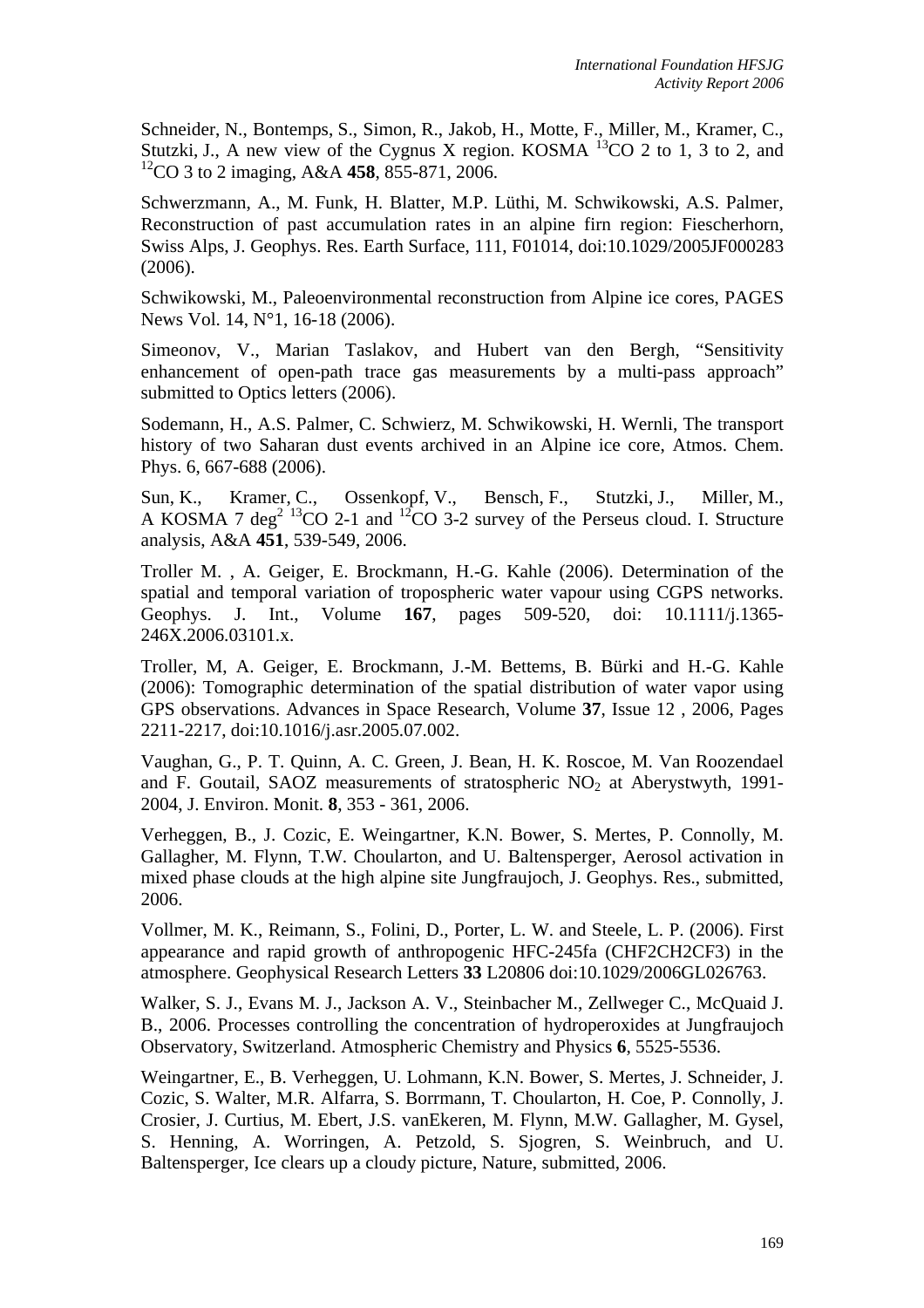Wetzel, G., A. Bracher, B. Funke, F. Goutail, F. Hendrick, J.-C. Lambert, S. Mikuteit, C. Piccolo, M. Pirre, A. Bazureau, C. Belotti, T. Blumenstock, M. De Mazière, H. Fischer, N. Huret, D. Ionov, M. López-Puertas, G. Maucher, H. Oelhaf, J.-P. Pommereau, R. Ruhnke, M. Sinnhuber, G. Stiller, M. Van Roozendael and G. Zhang, Validation of MIPAS-ENVISAT  $NO<sub>2</sub>$  operational data, submitted to ACPD, Dec. 2006.

Zanis P., Ganser A., Zellweger C., Henne S., Steinbacher M., Staehelin J., 2006. Seasonal variability of measured Ozone Production Efficiencies in the lower free troposphere of Central Europe. Atmospheric Chemistry and Physics Discussions **6**, 9315-9349.

### **Conference presentations / Posters**

Balis, D., J.-C. Lambert, M. Van Roozendael, R.J.D. Spurr, D. Loyola, Y. Livschitz, P. Valks, V. Amiridis, P. Gerard, J. Granville, and C. Zehner, 10-Years Operational GOME/ERS-2 Total Column Products: The GDP 4.0 Validation, in Proceedings of the Atmospheric Science Conference, ESA-ESRIN, Frascati, Italy, 08-12 May 2006.

Baltensperger, U. and E. Weingartner, Climate relevant aerosol research at the high altitude research station Jungfraujoch, Switzerland, Proc.  $75<sup>th</sup>$  Anniversary of the High Altitude Research Station Jungfraujoch, Interlaken, Switzerland, September 11- 14 (2006).

Bauder A. and Huss M., Variations of the Grosser Aletschgletscher, International Conference in celebration of the  $75<sup>th</sup>$  anniversary of High Altitude Research Station Jungfraujoch, Interlaken, 11.-13. Sept. 2006.

Blumenstock, T., S. Mikuteit, H. Fischer, F. Hase, I. Kramer, U. Raffalski, C. Vigouroux, M. De Mazière, E. Mahieu, S. Wood, Validation of O3, HNO3, CH4, and N2O profiles from MIPAS-ENVISAT with groundbased FTIR measurements made at Kiruna, oral presentation by T. Blumenstock at Third Workshop on the Atmospheric Chemistry Validation of ENVISAT (ACVE-3, 4-7/12/2006, ESA/ESRIN, Frascati, Italy), to appear as ESA Publications Division Special Publication SP- 642), 2006.

Bower, K., P. Connolly, J. Cozic, B. Verheggen, E. Weingartner, M. Ebert, A. Worringen, S. Mertes, J. Schneider, and S. Walter, Counterflow virtual impactor based collection of small ice particles in mixed-phase clouds for the physico-chemical characterization of tropospheric ice nuclei, oral presentation at the International Aerosol Conference, St. Paul, U.S.A., 10 - 15 Sept., 2006.

Bower K.N., E. Weingartner, B. Verheggen, J. Cozic, M. Gysel, S. Sjogren, J.Duplissy, U. Baltensperger, U. Lohmann, S. Mertes, M. Flynn, P. Connolly, J. Crosier, M. Gallagher, H. Coe, T. Choularton, S. Walter, J. Schneider, J. Curtius, S. Borrmann, A. Petzold, M. Ebert, M. Inerle-Hof, A. Worringen, S. Weinbruch, E. Fries, E. Starokozhev, W. Püttmann, W. Jaeschke, M. Vana, A. Hirsikko, E. Tamm, P. Aalto, M. Kulmala, A Field Study on the Interaction of Aerosol with Mixed Phase cloud at Alpine Research Station Jungfraujoch in Switzerland, American Met Soc Cloud Physics Conference in July 2006.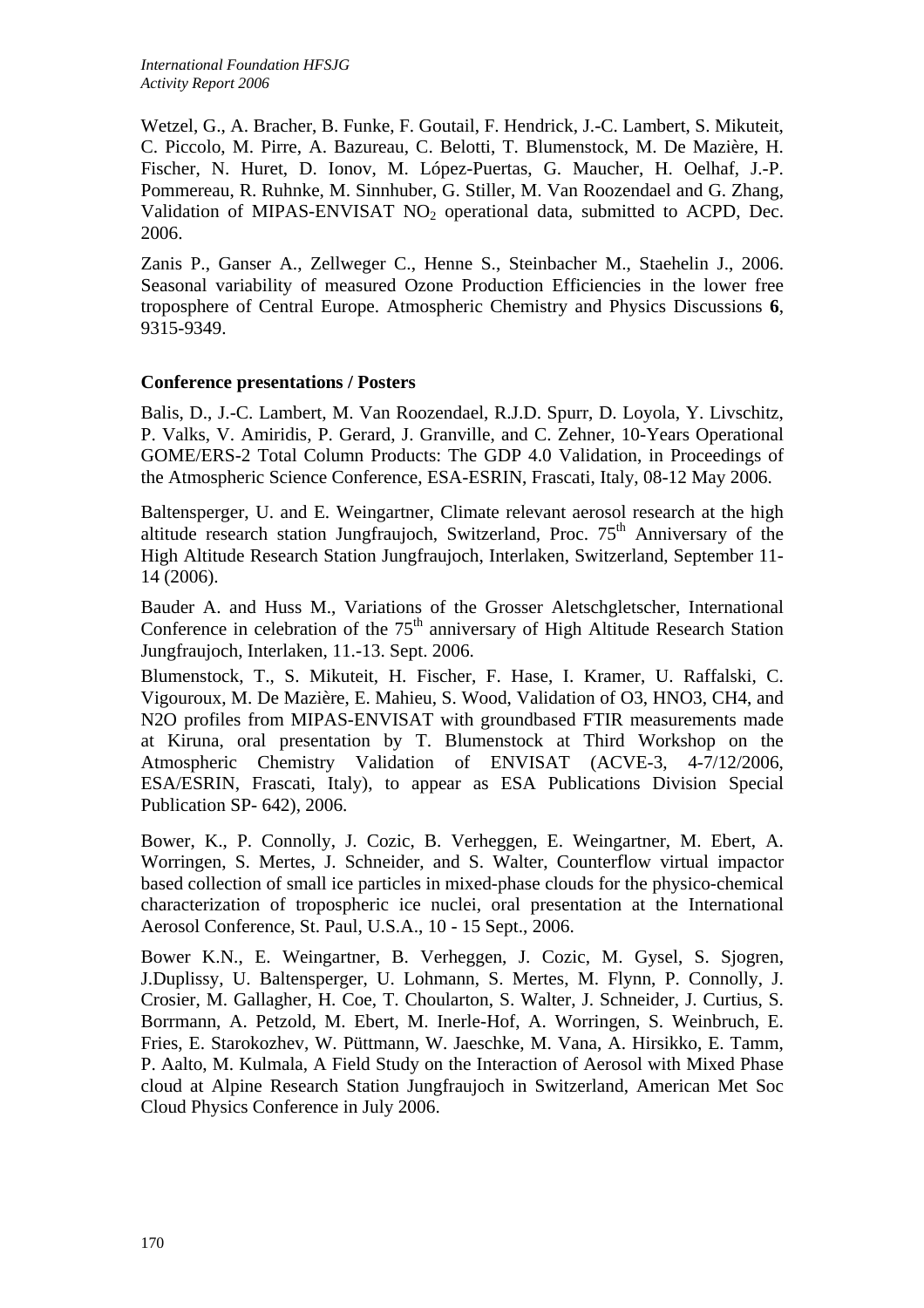Buchwitz, M., R. de Beek, J. P. Burrows, H. Bovensmann, B. Dils, and M. De Mazière, Carbon monoxide, methane and carbon dioxide retrieved from SCIAMACHY near-infrared nadir observations using WFM-DOAS, Proceedings of the ESA Atmospheric Science Conference, (ESRIN, July 2006), ESA Publications SP-628, 2006.

Bundke, U. et al., The FRIDGE Frankfurt "In Deposition freezinG Experiment", Proceedings of the IAC 2006, Page 1437.

Bundke, U., H. Bingemer, T. Wetter, B. Nillius, R. Jaenicke, The FINCH (Frankfurt Ice Nuclei Chamber) Counter - new developments and first measurements. Proceedings of the IAC2006 (p.1350)

Bütikofer, R., E.O. Flückiger, L. Desorgher, and M.R. Moser, Analysis of the GLE on January 20, 2005: an Update, 20<sup>th</sup> European Cosmic Ray Symposium, Lisbon, Portugal, to be published in the conference proceedings, 2006.

Collaud Coen M., E. Weingartner, D. Schaub, C. Hueglin and U. Baltensperger, Saharan dust events at the Jungfraujoch: a new detection method and a five-year climatology, Proc.  $75<sup>th</sup>$  Anniversary of the High Altitude Research Station Jungfraujoch, Interlaken, Switzerland, September 11-14 (2006).

Collaud Coen M., E. Weingartner, S. Nyeki, U. Baltensperger, Long-term trend analysis of aerosol parameters at the Jungfraujoch, Proc. 4-8 April 2006, EGU 2006, Vienna, Austria, April 4-8 (2006).

Collaud Coen M., E. Weingartner, S. Nyeki, U. Baltensperger, Variability and longterm trends of aerosol parameters at the Jungfraujoch, Proc.  $75<sup>th</sup>$  Anniversary of the High Altitude Research Station Jungfraujoch, Interlaken, Switzerland, September 11- 14 (2006).

Collaud Coen M., E. Weingartner, U. Baltensperger, Missing effects between the planetary boundary layer and the lower free troposphere detected by the measurement of aerosol parameters at the Jungfraujoch, Proc.  $8<sup>th</sup>$  International Congress on Aerobiology, Neuchâtel, Switzerland, August 21-25 (2006).

Cortesi, Ugo, et al., Geophysical validation of MIPAS-ENVISAT ozone data from the co-ordinated analysis of ESA level-2 operational products, oral presentation by U. Cortesi at Third Workshop on the Atmospheric Chemistry Validation of ENVISAT (ACVE-3, 4-7/12/2006, ESA/ESRIN, Frascati, Italy), to appear as ESA Publications Division Special Publication SP- 642), 2006.

Cozic, J., B. Verheggen, S. Mertes, M. Flynn, P. Connolly, K. Bower, A. Petzold, U. Baltensperger, E. Weingartner, Black carbon contribution to the aerosol phase and its scavenged fraction in mixed phase clouds at the high alpine site Jungfraujoch (3580m asl), Proc.  $7<sup>th</sup>$  International Aerosol Conference, St. Paul, Minnesota, USA, 2, 1393, September 10-15 (2006).

Cozic, J., B. Verheggen, S. Mertes, P. Connolly, K. Bower, A. Petzold, U. Baltensperger, E. Weingartner, Black carbon contribution to the aerosol phase and its scavenged fraction in mixed phase clouds at the high alpine site Jungfraujoch (3580m asl), Proc.  $75<sup>th</sup>$  Anniversary of the High Altitude Research Station Jungfraujoch, Interlaken, Switzerland, September 11-14 (2006).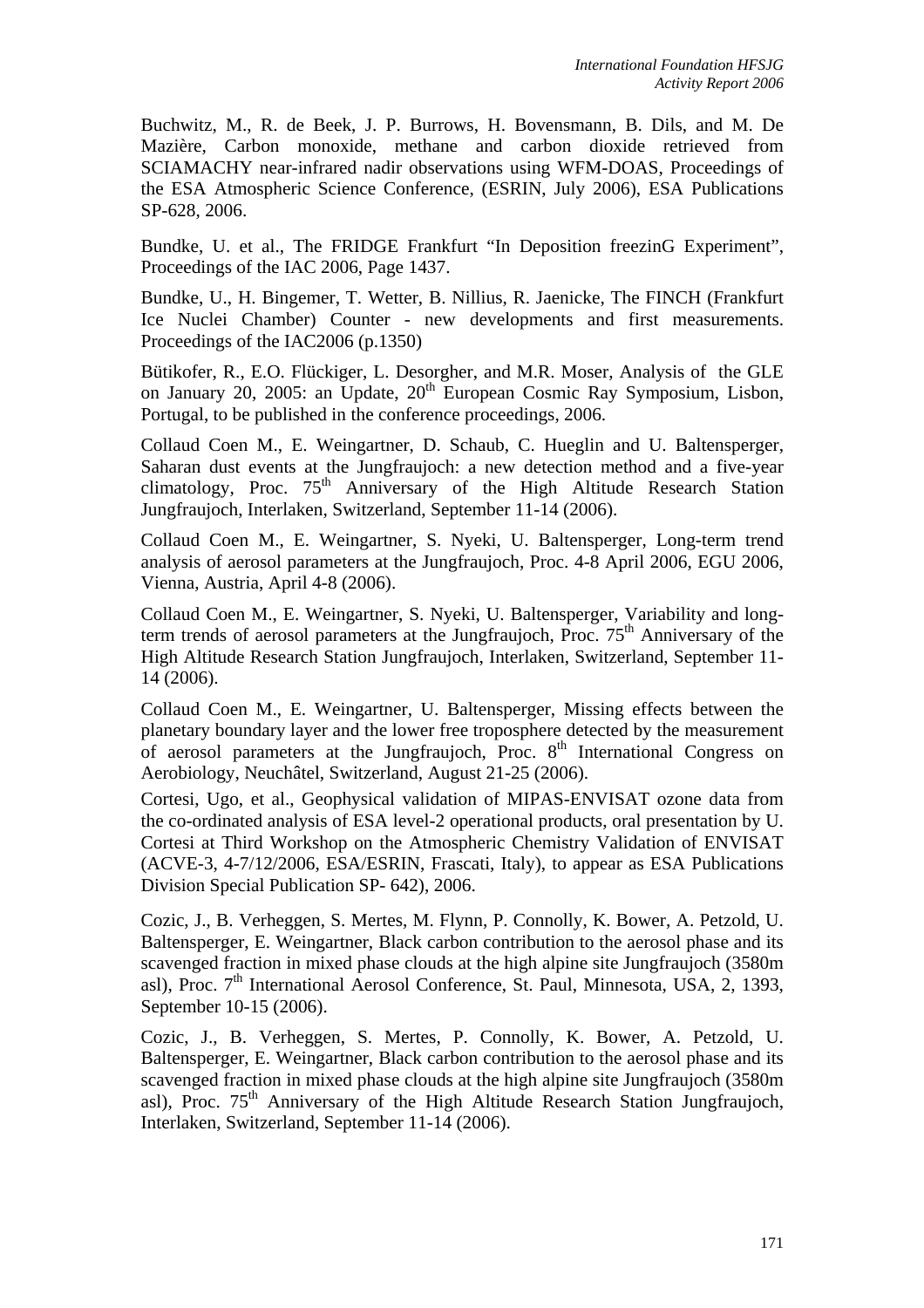Cozic, J., B. Verheggen, U. Baltensperger, E. Weingartner, The fate of black carbon in the atmosphere: Rapid removal by wet deposition after aging, Proc.10<sup>th</sup> ETH-Conference on Combustion Generated Nanoparticles, Zürich, Switzerland, August 12-15, (2006).

Cozic, J., The fate of black carbon in the atmosphere: Its incorporation into cloud droplets and ice crystals, Proc. ASEFI 2006, Arcachon, France, October (2006).

Cziczo, D. "Single Particle Mass Spectrometry of Ice Nucleating Aerosol at the Jungfraujoch High Altitude Research Station", International Aerosol Conference, Minneapolis, MN, September 2006 (POSTER).

Cziczo, D., "ATOFMS Studies of Aerosol-Cloud Interactions at the High Alpine Station Jungfraujoch", 1st ATOFMS Users Meeting, Minneapolis, MN, September 2006 (INVITED).

Cziczo, D., "What Have We Learned From Mass Spectrometry Studies of Indirect Effects?", NOAA ESRL CSD Seminar, Boulder, CO, September 2006 (INVITED).

De Mazière, M., M. Kruglanski, B. Dils, C. Vigouroux, A.-C. Vandaele, T. Blumenstock, P. Demoulin, E. Mahieu, J. Noholt, S. Wood, N. Jones, Validation of IASI Atmospheric Chemistry Products for CO, O3, HNO3, N2O and CH4 with FTIR Ground-based network data, poster presentation; Proceedings of the 1st EPS/MetOp RAO Workshop, (May 2006, ESRIN), ESA Publications SP-618, 2006.

De Mazière, M., M. Van Roozendael, A. Merlaud, Regional Monitoring of tropospheric NO2 and CO using remote sensing from high altitude platformspreliminary concept, Proceedings of the workshop "The future of remote sensing", Antwerp, October, 17-18, 2006.

Dils, B., M. De Mazière, J. F. Müller, M. Buchwitz, R. de Beek, C. Frankenberg, A. Gloudemans, H. Schrijver, M. Van den Broek and contributing NDSC FTIR teams, The evaluation of SCIAMACHY CO and CH4 scientific data products, using groundbased FTIR measurements, Proceedings of the ESA Atmospheric Science Conference, (ESRIN, July 2006), ESA Publications SP-628, 2006.

Dils, B., M. De Mazière, T. Blumenstock, F. Hase, I. Kramer, E. Mahieu, P. Demoulin, P. Duchatelet, J. Mellqvist, A. Strandberg, M. Buchwitz, I. Khlystova, O. Schneising, V. Velazco, J. Notholt, R. Sussmann, W. Stremme, Validation of WFM-DOAS v0.6 CO and v1.0 CH4 scientific products using European ground-based FTIR measurements, Third Workshop on the Atmospheric Chemistry Validation of ENVISAT (ACVE-3, 4-7/12/2006, ESA/ESRIN, Frascati, Italy), to appear as ESA Publications Division Special Publication SP- 642), 2006.

Dinoev, T., Y.Arshinov, S. M. Bobrovnikov, I.Serikov, P. R. Ristori, B. Calpini,; H. van den Bergh, and V. B. Simeonov ""Water vapor Raman lidar for meteorology advances", in Proc. of SPIE 6367 (13th International Symposium on Remote Sensing 2006, 11-14 September 2006, Stockholm, Sweden), SPIE Paper number: 6367- 11, in print.

Flückiger, E.O., R. Bütikofer, M.R. Moser, and L. Desorgher, The Extreme Solar Cosmic Ray Particle Event on January 20, 2005, Annual Meeting of the Swiss Physical Society, 2006 in Lausanne, poster presentation.

Flückiger, E.O., R. Bütikofer, M.R. Moser, and L. Desorgher, The Ground Level Enhancement on January 20, 2005, in the Context of Extreme Solar Cosmic Ray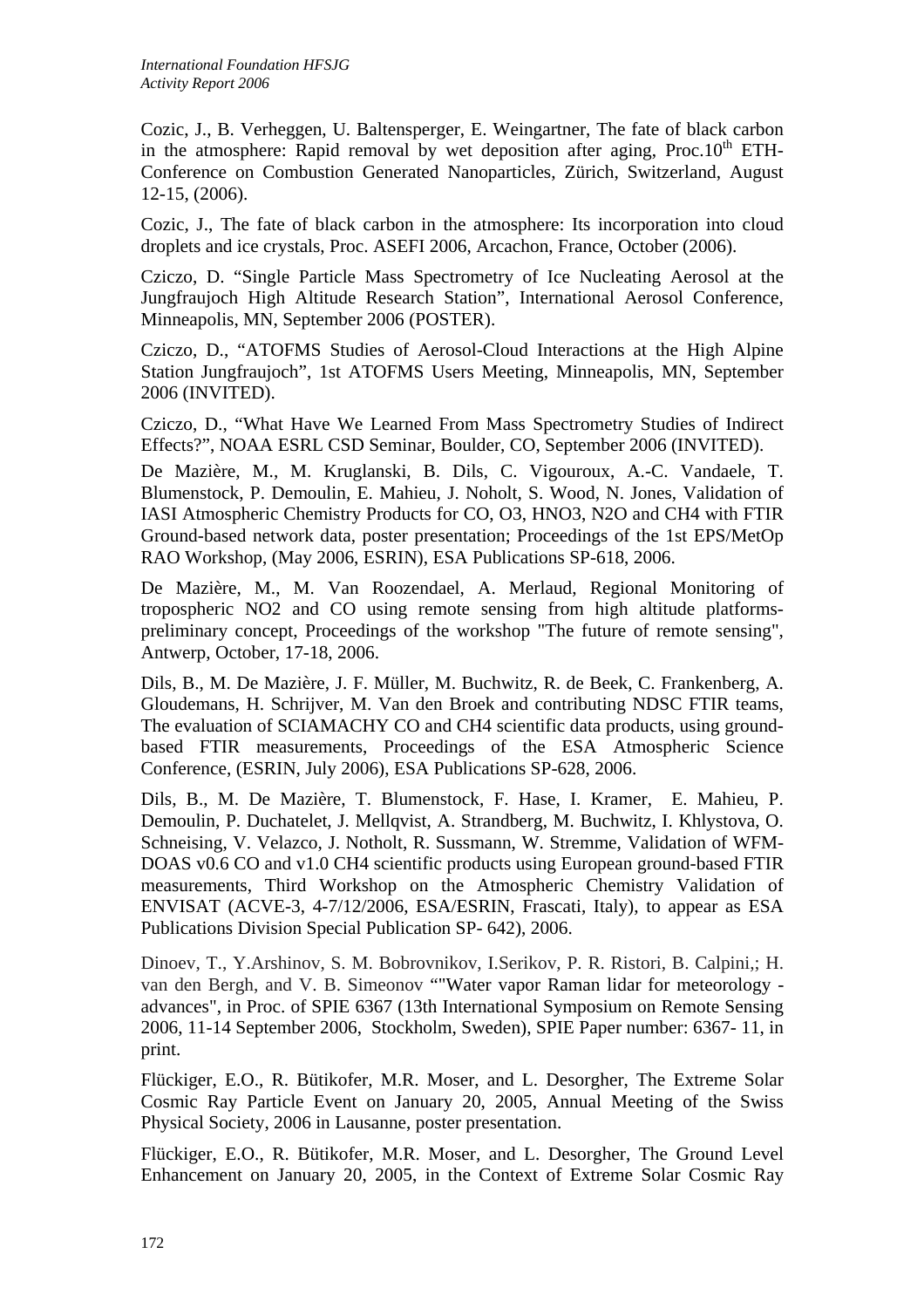Particle Events and Geomagnetic Super Storms, Asia Oceania Geosciences Society 3rd Annual Meeting, 10 - 14 July 2006 in Singapore.

Folini D., Ubl S. Kaufmann P., Reimann S. - Lagrangian Particle Dispersion Modeling at Jungfraujoch, CHIOTTO final workshop, Amsterdam, Netherlands, March 09 – 10, 2006.

Gruber, S., Alpine permafrost in a changing climate (and a changing perspective), Research at Jungfraujoch "Top of Science" International conference in celebration of the 75th anniversary of the High Altitude Research Station Jungfraujoch, Interlaken, Switzerland, September 11-13, 2006.

Hasler, A., Gubler, HU., Talzi, I., Gruber, S., VonderMühll, D. and Tschudin, C. Investigating Heat and Moisture Fluxes in High-Alpine Rock Walls Around the Jungfraujoch with a Wireless Sensor Field. Research at Jungfraujoch "Top of Science" International conference in celebration of the 75th anniversary of the High Altitude Research Station Jungfraujoch, Interlaken, Switzerland, September 11-13, 2006.

Hendrick, F., J. Granville, J.-C. Lambert, and M. Van Roozendael, Validation of SCIAMACHY OL3.0 NO<sub>2</sub> Profiles and Columns Using Ground-Based DOAS Profiling, in Proceedings of the Third Workshop on the Atmospheric Chemistry Validation of ENVISAT, ESA/ESRIN, Frascati, Italy, 4 – 7 December 2006.

Huss M. and Bauder A., Reconstruction of seasonal mass balance for 4 Swiss glaciers since 1865 using decadal volume changes. 4th Swiss Geoscience Meeting, Bern, Schweiz, 25.11.2006.

Kamphus, M., M. Ettner-Mahl, F. Drewnick, J. Curtius, und S. Borrmann, Entwicklung und Charakterisierung eines Einzelpartikel- massenspektrometers für die Untersuchung von Eiskeimen, Posterbeitrag 39. Jahrestagung der Deutschen Gesellschaft für Massenspektrometrie DGMS, P5-08, Mainz, 2006.

Kohler, M., Kriemler, S., Handke E., Zehnder, M., Bloch, K.E. Adaptation of ventilation to acute altitude exposure in prepubertal children. International Conference of the American Thoracic Society, San Diego, 2006.

Kriemler, S., Zehnder, M., Kohler M., Brunner, H.P., Boutellier, U. Maximal aerobic performance of prepubertal children upon fast ascent to high altitude.  $53<sup>rd</sup>$  Annual Meeting of American College of Sports Medicine, Denver, 2006.

Lambert, J-C., J. Granville, C. Lerot, and M. van Roozendael, SCIAMACHY NO<sub>2</sub> column GDP 4 Transfer to SCIAMACHY OL 3.0: Pole-to-pole delta-validation of  $NO<sub>2</sub>$  column data with the NDACC/UV-visible network, in Proceedings of the Third Workshop on the Atmospheric Chemistry Validation of ENVISAT, ESA/ESRIN, Frascati, Italy, 4 – 7 December 2006.

Lambert, J-C., J. Granville, C. Lerot, and M. van Roozendael, SCIAMACHY  $O_3$ column GDP 4 Transfer to SCIAMACHY OL 3.0: Pole-to-pole delta-validation of  $O_3$ column data with the NDACC/UV-visible network, in Proceedings of the Third Workshop on the Atmospheric Chemistry Validation of ENVISAT, ESA/ESRIN, Frascati, Italy, 4 – 7 December 2006.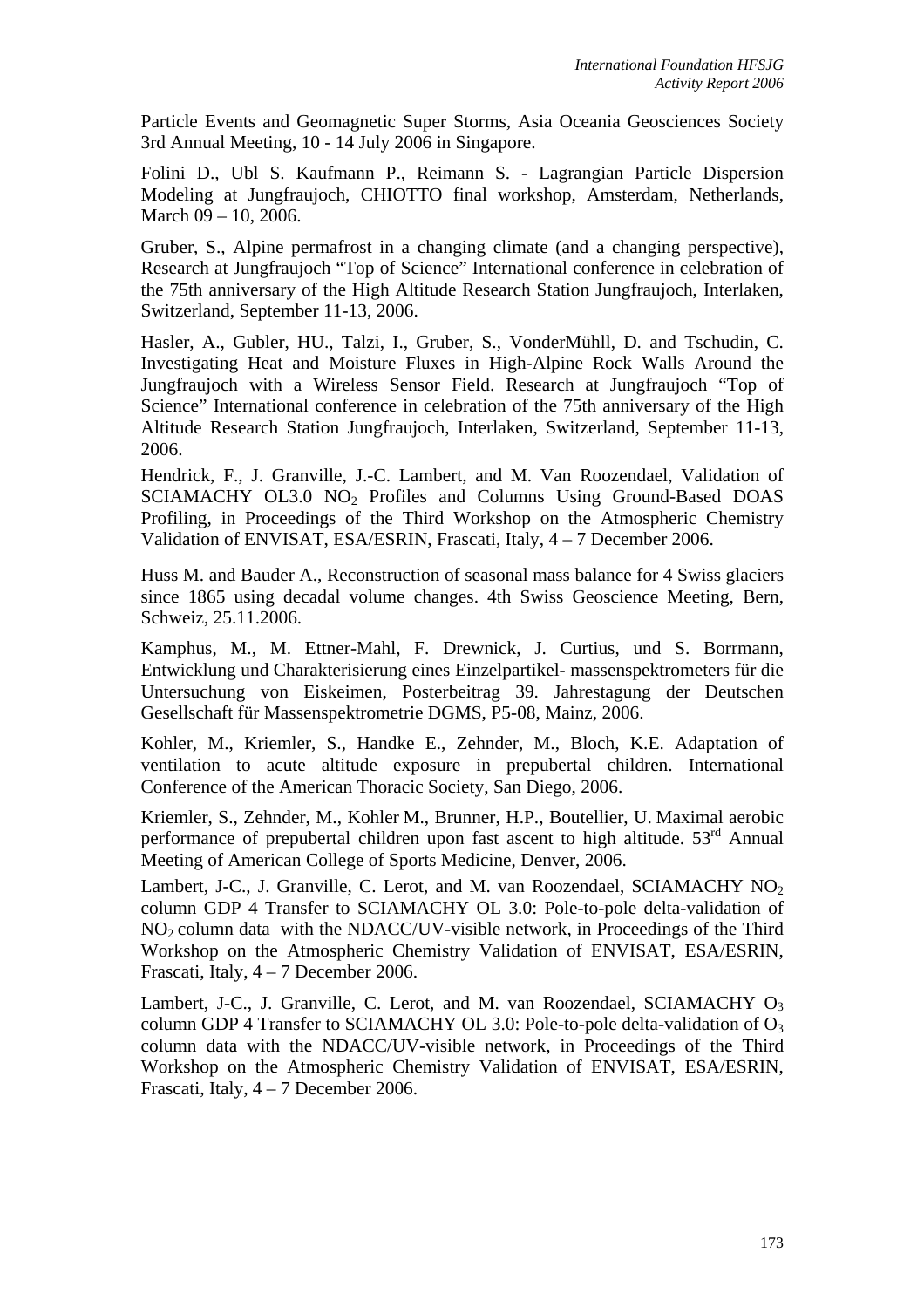Lambert, J-C., M. Van Roozendael, S.B. Andersen, J.P. Burrows, C. De Clercq et al., End-to-end validation of EPS/METOP GOME-2 trace gas data, Proc. First EUMETSAT Polar System / MetOp RAO Workshop, 15-17 May 2006, ESA/ESRIN, Frascati, Italy, ESA SP-618, 2006.

Leuenberger, M., Uglietti, C., Valentino, F. L., Nyfeler, P., Moret, H.P., Sturm, P., Significant enhancement of  $CO<sub>2</sub>$  and  $O<sub>2</sub>$  trends at the High Alpine Research Station, Abstract Book for the conference on Jungfraujoch, Research at Jungfraujoch "Top of Science", Interlaken, Switzerland, 2006.

Loy, W., R. Fischer, A. Muehlfeldner, A. Bergner, R. M. Huber (High altitude study group, Pneumology, University of Munich, Germany). Comparison of two acclimatisation schedules in healthy young subjects. ERS Hypoxia Conference, March 2006, Taormina.

Loy, W., R. Fischer, A. Muehlfeldner, A. Bergner, R. M. Huber (High altitude study group, Pneumology, University of Munich, Germany). Sustained increase of cardiopulmonary exercise capacity after one week of hypobaric hypoxia (2650m) in patients with metabolic syndrome. ERS Lung Science Conference, March 2006, Taormina.

Mertes S., B. Verheggen, S. Walter, M. Ebert, P. Connolly, J. Schneider, K.N. Bower, J. Cozic, A. Worringen, E. Weingartner, Counterflow virtual impactor based collection of small ice particles in mixed-phase clouds for the physico-chemical characterisation of tropospheric ice nuclei, Proc.  $7<sup>th</sup>$  International Aerosol Conference, St. Paul, Minnesota, USA, 2, 1363, September 10-15 (2006).

Mertes, S., B. Verheggen, S. Walter, M. Ebert, P. Connolly, J. Schneider, K.N. Bower, J. Cozic, A. Worringen, and E. Weingartner, Physico-chemical characterization of ice particle residuals in tropospheric mixed-phase clouds,  $12<sup>th</sup>$ Conference on Cloud Physics, American Meteorological Society, Madison, WI, USA, July 10-14, 2006.

Miedaner, M.M., Huthwelker, T., Enzmann, F., Stampanoni, M., Kersten, M., and M. Amman, 2007, X-ray tomographic characterization of impurities in polycrystalline ice, Royal Chem. Soc. PCICE2006 Proceedings.

Minier, V., Durand, G. A., Lagage, P. O., Astronomy in Antarctica, 26th meeting of the IAU, Special Session 7, 22-23 August, 2006 in Prague, Czech Republic, SPS7, 15.

Nillius, B., R. Jaenicke, H. Bingemer, T. Wetter, U. Bundke, Model calculations and characterisation of the fast ice nucleus counter FINCH. Proceedings of the IAC 2006 p.1436.

Piters, A., K. Bramstedt, W. von Hoyningen-Hüne, S. Kühl, J.-C. Lambert, M. de Mazière, J. Notholt, A. Richter, M. van Roozendael, and T. Wagner, Overview of SCIAMACHY Level 2 Data Quality, in Proceedings of the Atmospheric Science Conference, ESA-ESRIN, Frascati, Italy, 08-12 May 2006.

Raupach, SMF, Curtius J, Vössing HJ, Borrmann S: Digital In-Situ Holography of Atmospheric Ice Particles on the Jungfraujoch (Poster), Top of Science, Interlaken (2006).

Reimann, S. Vollmer, M. K. and Folini, D. Top-down assessment of European emissions of halocarbons, poster presented at the GEIA 2006 conference; Paris,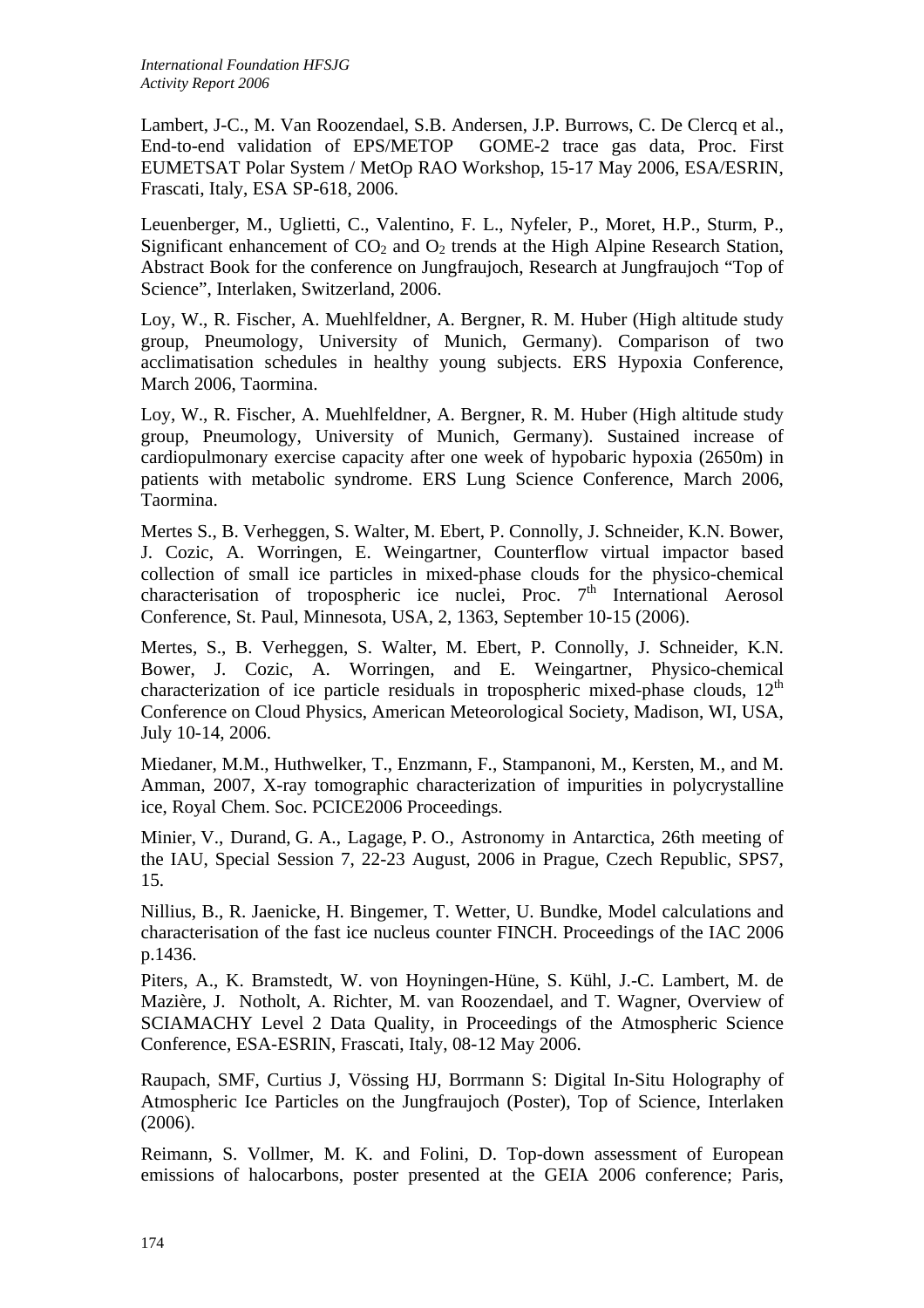France, November 29 – December 01, 2006.

Schneider J., S. Walter, J. Curtius, S. Borrmann, S. Mertes, E. Weingartner, B. Verheggen, J. Cozic, U. Baltensperger, Chemical composition measurements of ice nuclei in mixed phase tropospheric clouds during the Cloud and Aerosol Characterization Experiments CLACE, Proc.  $7<sup>th</sup>$  International Aerosol Conference, St. Paul, Minnesota, USA, 2, 1356, September 10-15 (2006).

Schotterer, U., Leuenberger, M., W. Stichler, R. Kozel, M. Schürch, Stable isotope in precipitation at Jungfraujoch and in surrounding glaciers, Abstract Book for the conference on Jungfraujoch, Research at Jungfraujoch "Top of Science", Interlaken, Switzerland, 2006.

Sieg, K., Fries, E., Starokozhev, E., Heurich, B, Püttmann, W., Jaeschke W. (2006): Volatile organic compounds (VOC) in air and in snow / ice at high alpine research station Jungfraujoch during Clace 5; poster presentation during the conference "Top of science", Interlaken 2006.

Simeonov, V. B., I. Serikov, P. R. Ristori, M. M. Froidevaux, T. Dinoev, M.Parlange, H. van den Bergh, "High spatial and temporal resolution measurements of water vapor, temperature, and aerosol with by Raman LIDAR for turbulent observations" in Proc. of SPIE 6367 (13th International Symposium on Remote Sensing, 2006, 11-14 September 2006, Stockholm, Sweden), SPIE Paper number: 6367- 12, in print.

Steinbacher M., Schwarzenbach B, Buchmann B, Hueglin C. - Continuous in-situ air quality measurements at the Jungfraujoch as part of the Swiss National Air Pollution Monitoring Network (NABEL); Conference 'Research at Jungfraujoch'; Interlaken, September 11 – 14, 2006.

Steinbacher M., Vollmer M. K., Reimann S. - Quasi-continuous  $CH_4$ , N<sub>2</sub>O, and SF6 measurements at the high Alpine site Jungfraujoch: influence of transport processes and emissions estimates; GEIA 2006 conference; Paris, France, November 29 – December 01, 2006.

Steinbacher M., Vollmer M. K., Reimann S. - Radiative forcing budget of non- $CO<sub>2</sub>$ trace gases at the high-Alpine site Jungfraujoch; Conference 'Research at Jungfraujoch'; Interlaken, September 11 – 14, 2006.

Steinbacher M., Vollmer M. K., Reimann S. - Radiative forcing budget of non-CO<sub>2</sub> trace gases at the high-Alpine site Jungfraujoch, Switzerland; Joint CACGP/IGAC/WMO symposium 'Atmospheric Chemistry at the Interfaces'; Cape Town, South Africa, September 17 – 22, 2006.

Sun, K., Kramer, C., Mookerjea, B., Röllig, M.,Ossenkopf, V., Stutzki, J., Study of Photon Dominated Regions in IC348, Triggered Star Formation in a Turbulent ISM, International Astronomical Union. Symposium no. 237, held 14 14-18 August, 2006 in Prague, Czech Republic, **216**, S237, 2006.

Talvard, M., André, P., Rodriguez, L., Minier, V., Benoit, A., Leriche, B., Pajot, F., Vigroux, L., Agnèse, P., Boulade, O., ArTeMiS: filled bolometer arrays for next generation submm telescopes, Millimeter and Submillimeter Detectors and Instrumentation for Astronomy III. Edited by Zmuidzinas, Jonas; Holland, Wayne S.; Withington, Stafford; Duncan, William D.. Proceedings of the SPIE 6275, 2006.

Talzi, I., VonderMühll, D., Tschudin, C., Hasler, A. and Gruber, S. Investigating the Permafrost with a WSN in the Swiss Alps, MICS Scientific Conference 2006, Zurich, October 17-19, 2006.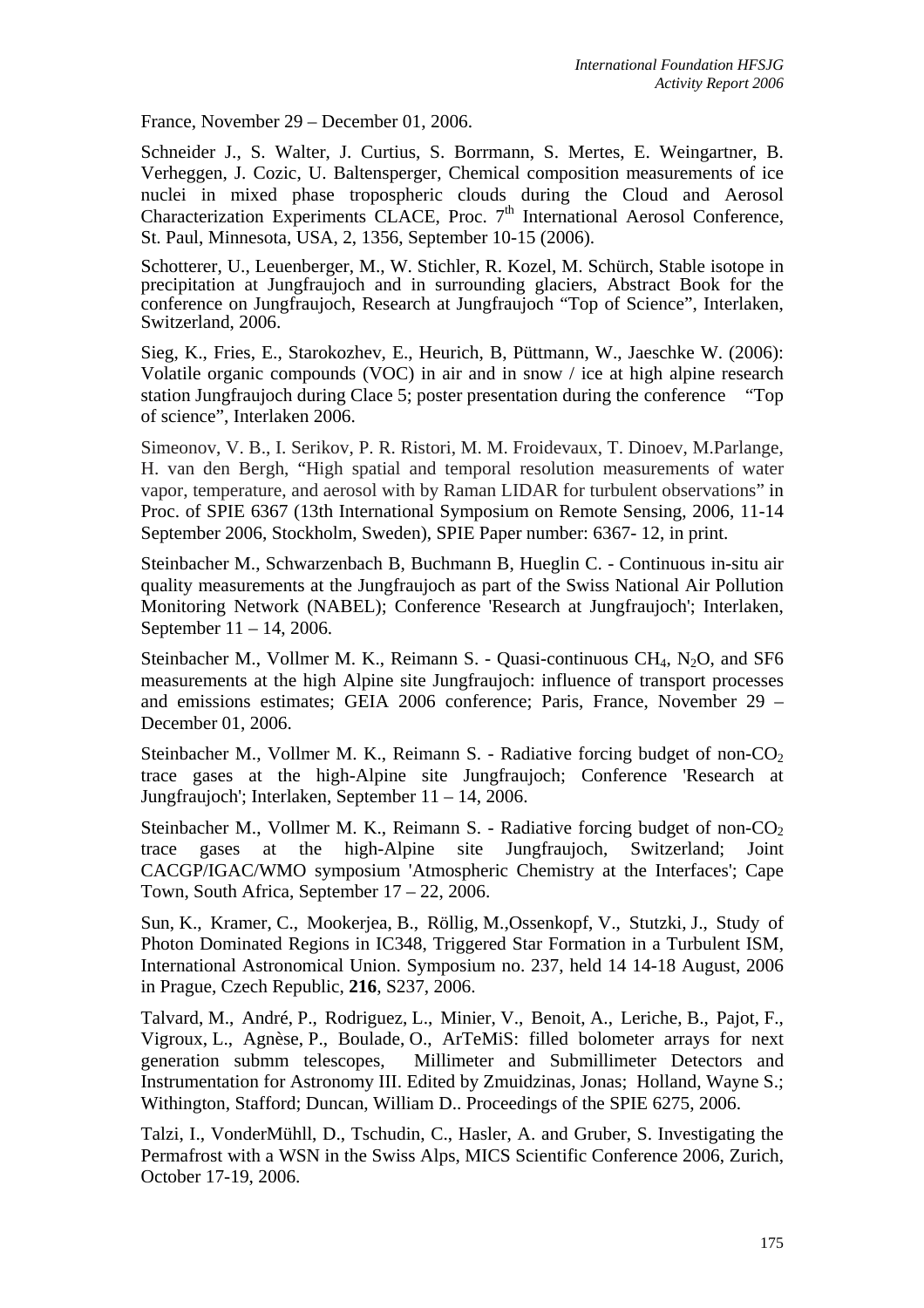Taslakov M., Simeonov V, van den Bergh H, "Open Path Space resolved measurements of atmospheric compounds using pulsed Quantum Cascade Laser spectroscopy", SPIE " Lasers Physics and Applications ", in print (2006).

Taslakov, M., V. Simeonov, H. van den Bergh, and J. Feist, "Open Path Measurements of Ozone water vapour  $CO<sub>2</sub>$  and atmospheric temperature Using intrapulse tuning method of Quantum Cascade Laser", SPIE " Lasers Physics and Applications ", in print (2006).

Tschudin, C., Talzi, I., VonderMühll, D., Hasler, A. and Gruber, S. PermaSense Deployment September/October 2006, MICS Scientific Conference 2006, Zurich, October 17-19, 2006.

Uglietti, C., Leuenberger, M., Valentino, F. L., Nyfeler, P., Moret, H.P., Sturm, P., M. Fischer, K. Hemund, Results of online and flasks measurement of  $O<sub>2</sub>$  at the High Alpine Research Station Jungfraujoch, Abstract Book for the conference on Jungfraujoch, Research at Jungfraujoch "Top of Science", Interlaken, Switzerland, 2006.

Valentino, F. L., Leuenberger, M., Uglietti, C., Nyfeler, P., Moret, H.P., Sturm, P., M. Fischer, K. Hemund, Atmospheric  $CO_2$  and  $13C$  flask measurements combined with a continuous online  $CO<sub>2</sub>$  record at the High Alpine Research Station Jungfraujoch, Abstract Book for the conference on Jungfraujoch, Research at Jungfraujoch "Top of Science", Interlaken, Switzerland, 2006.

Vana M., A. Hirsikko, E. Tamm, P. Aalto, M. Kulmala, B. Verheggen, J. Cozic, E. Weingartner, U. Baltensperger, Characteristics of air ions and aerosol particles at the high alpine research station Jungfraujoch, Proc. 7<sup>th</sup> International Aerosol Conference, St. Paul, Minnesota, USA, 2, 1427, September 10-15 (2006).

Verheggen B., E. Weingartner, J. Cozic, M. Vana, P. Aalto, A. Hirsikko, M. Kulmala, U. Baltensperger, Nucleation events at a high alpine site: Particle growth and nucleation rates, Proc. Formation and Growth of Atmospheric Aerosols, Minneapolis, September 8-9 (2006).

Verheggen B., J. Cozic, E. Weingartner, M. Vana, P. Aalto, A. Hirsikko, M. Kulmala, U. Baltensperger, Observations of atmospheric nucleation events in the lower free troposphere, Proc.  $7<sup>th</sup>$  International Aerosol Conference, St. Paul, Minnesota, USA, 2, 1415, September 10-15 (2006).

Vermeesch, P., Strasky, S., Baur, H., Kober, F., Schl¨uchter, C., Wieler, R., 2006: Cosmogenic noble gases measured in artificial quartz targets after one year of exposure in Antarctica, CRONUS-EU summer school "Applications of Cosmogenic Nuclides to Earth Surface Sciences", Harkany, Hungary.

Vollmer, M. K., M.K., Reimann, S., Steinbacher, M., Porter, L. W., Steele, L. P., Krummel, P. B., Fraser, P. J., O'Doherty, S., Greally, B. R., Simmonds, P. G., Miller, B. R., J. Mühle, J., Weiss, R. F., Wang, R. H. J., Cunnold, D. M., Prinn, R. G. First appearance and rapid growth of new hydrofluorocarbons (HFCs) in the atmosphere: Their potential as interhemispheric transport tracer, poster presented at the International conference in celebration of the 75th anniversary of the High Altitude Research Station Jungfraujoch Research at Jungfraujoch "Top of Science" Interlaken, Switzerland, September 11-14, 2006.

Vuilleumier, L. and S. Nyeki (2006), Aerosol Optical Depth and Integrated Water Vapor column from solar photometry at Swiss Alpine sites, 9th BSRN Scientific Review and Workshop, 29 May–2 June 2006, Deutsche Wetterdienst, Lindenberg,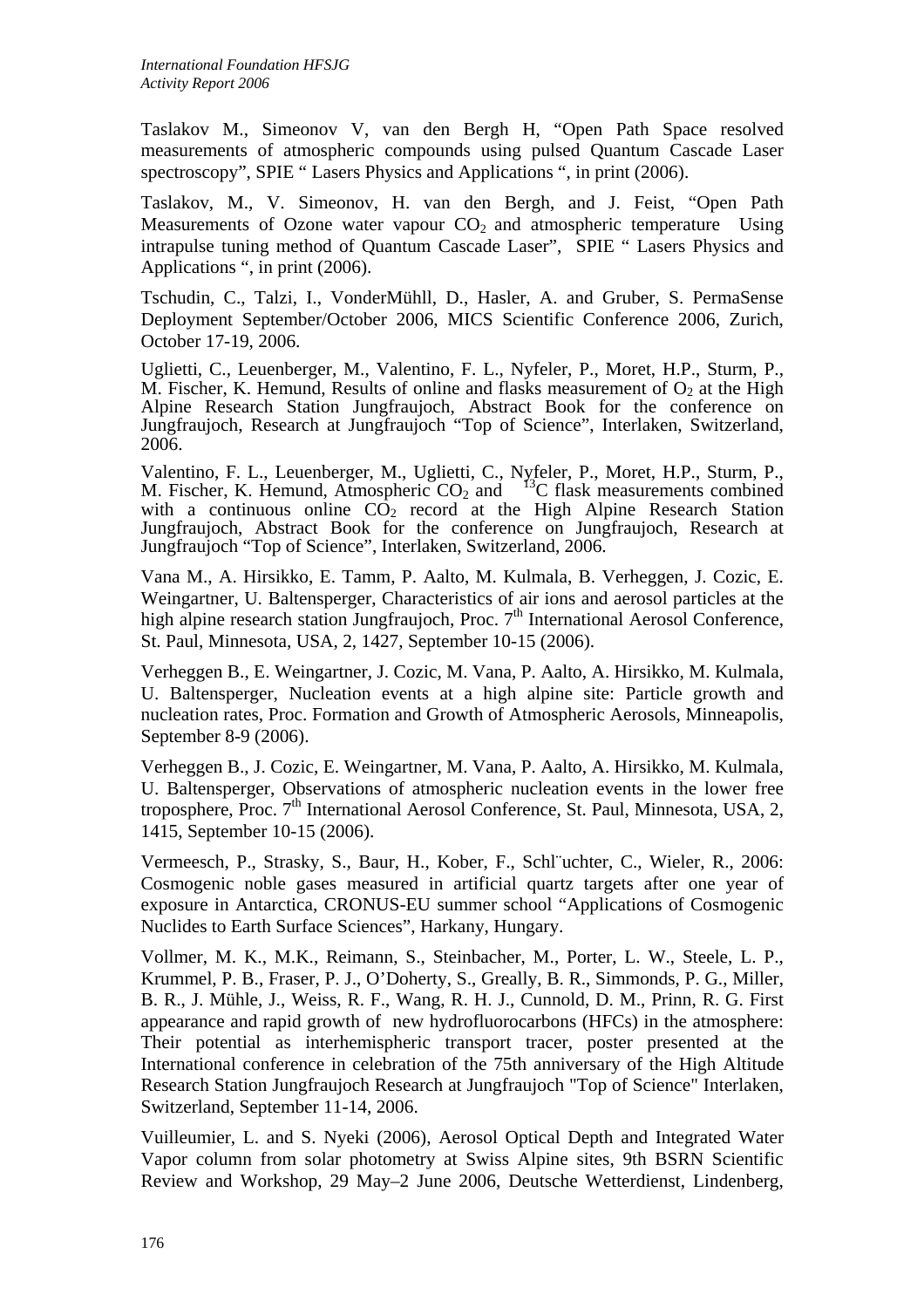Germany.

Vuilleumier, L., A. Vernez and S. Nyeki (2006), GAW-CH Radiation Measurements at Jungfraujoch, Research at the Jungfraujoch - Top of science, 11-14 September 2005, Interlaken, CH.

Walter, S., J. Schneider, N. Hock, J. Curtius, S. Borrmann, S. Mertes, E. Weingartner, B. Verheggen, J. Cozic und U. Baltensperger, Massenspektrometrische Analyse der Residualpartikel von Eiswolken auf dem Jungfraujoch, Fachvortrag DPG-Frühjahrstagung, Umweltphysik, Heidelberg, 2006.

Weingartner E., B. Verheggen, J. Cozic, M. Gysel, S. Sjogren, J. Duplissy, U. Baltensperger, U. Lohmann, S. Mertes, K.N. Bower, M. Flynn, P. Connolly, J. Crosier, M. Gallagher, H. Coe, T. Choularton, S. Walter, J. Schneider, J. Curtius, S. Borrmann, A. Petzold, M. Ebert, M. Innerle-Hof, A. Worringen, S. Weinbruch, E. Fries, E. Starokozhev, W. Püttmann, W. Jaeschke, M. Vana, A. Hirsikko, E. Tamm, P. Aalto, M. Kulmala, Aerosol-cloud interactions in the lower free troposphere as measured at the high alpine research station Jungfraujoch in Switzerland, Proc. 7<sup>th</sup> International Aerosol Conference, St. Paul, Minnesota, USA, 2, 1383, September 10- 15 (2006).

Weingartner E., Erkenntnisse aus dem GAW-Aerosolprogramm am Jungfraujoch, Proc. Feinstaub in der Schweiz, EMPA Dübendorf, January 20 (2006).

Weingartner, E., Verhalten von Aerosolen in der realen Atmosphäre, Proc. München, HDT Seminar, Minimierung der Partikelemissionen von Dieselfahrzeugen May 15-17 (2006).

Zander, R. and Reimann, S. Long-Term Monitoring of Greenhouse and Ozone-Depleting Gases at Jungfraujoch, presentation at the International conference in celebration of the 75th anniversary of the High Altitude Research Station Jungfraujoch Research at Jungfraujoch "Top of Science" Interlaken, Switzerland, September 11-14, 2006.

Zellweger C., Buchmann B., Klausen J., Steinbacher M., Vollmer M. K. - Carbon monoxide measurements with four techniques at the high-alpine GAW site Jungfraujoch, Switzerland, Joint CACGP/IGAC/WMO symposium 'Atmospheric Chemistry at the Interfaces'; Cape Town, South Africa, September 17 – 22, 2006.

#### **Theses**

Flury, Thomas, Natural and Artificial Radioactivity Monitoring at the High Altitude Research Station Jungfraujoch: Installation and Test of a New High Volume Aerosol Sampler in combination with Laboratory Gamma-Spectroscopy. Master Thesis in Experimental Physics by at the University of Fribourg – Switzerland. (2006).

Legreid, G., Oxygenated Volatile Organic Compounds (OVOVs) in Switzerland: From the Boundary layer to the polluted troposphere, PhD Thesis, ETH No. 16982, 2006.

#### **Data publications and reports**

BAFU 2006: NABEL Luftbelastung 2005. Umwelt-Zustand Nr. 0630. Bundesamt für Umwelt, Bern. 134 S. (2006).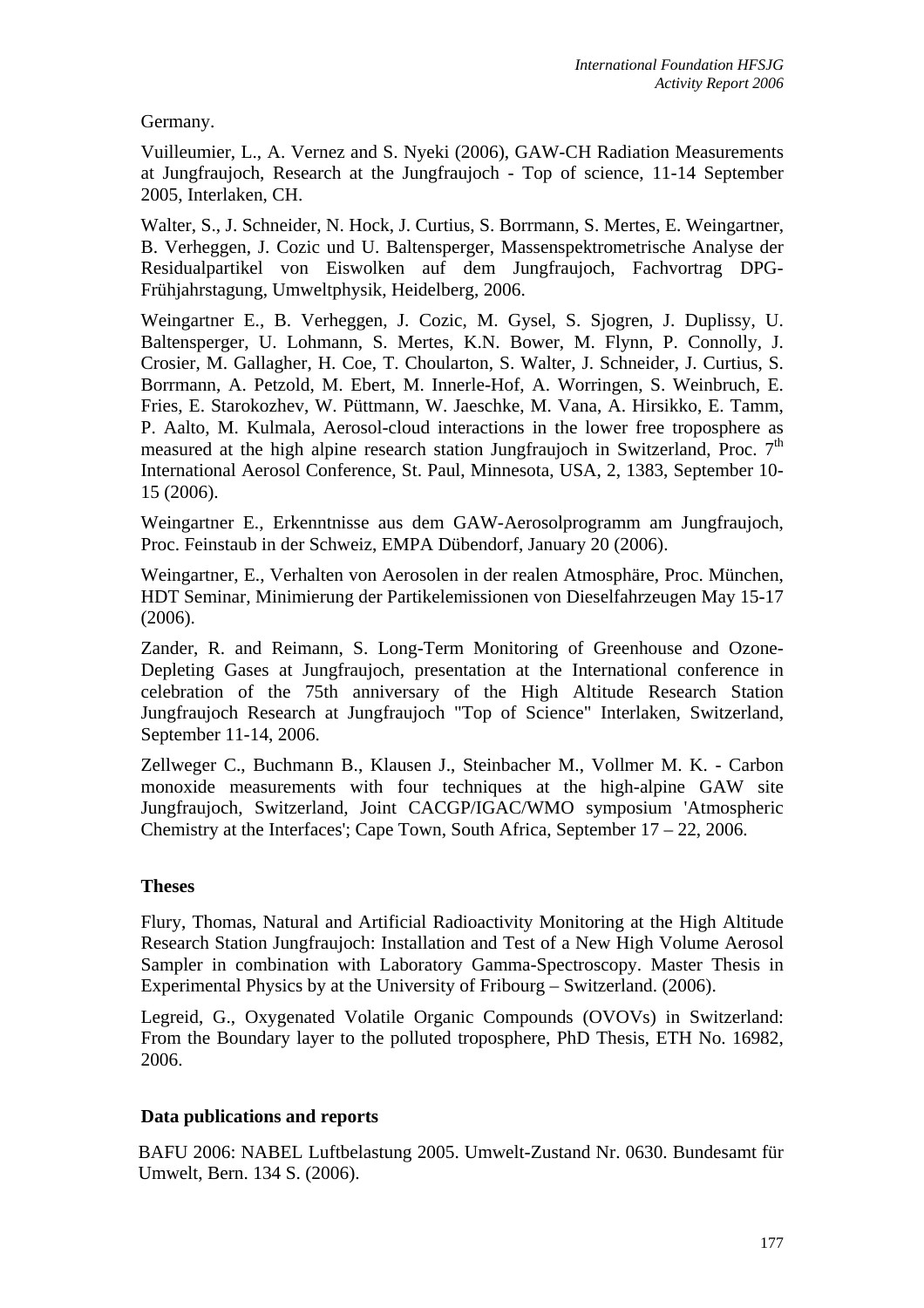Bauder A., Pralong A., Funk M. and Faillettaz J. Die Gletscher der Schweizer Alpen - Les glacier des Alpes suisses 2003/04 und 2004/05. Die Alpen - Les Alpes, 82(10), 34-43, 2006.

Bütikofer, R., and E.O. Flückiger, Neutron Monitor Data for Jungfraujoch and Bern during the Ground-Level Solar Cosmic Ray Event on 13 December 2006, internal report, Space Research and Planetary Sciences, Physikalisches Institut, University of Bern, 2006.

Cramer, Noël, "Jungfraujoch – Quelques réminiscences. Un récit très personnel", Orion 323, 2006.

Häberlin, H.: "Rekordernte auf dem Jungfraujoch". Elektrotechnik 3/2006.

Mahieu, E., R. Zander, P. Demoulin, P. Duchatelet, C. Servais, M. De Mazière, and C.P. Rinsland, FTIR Observations at the Jungfraujoch Station: Long-term Monitoring of the Troposphere and Validation of Space-based Sensors, to appear in Tropospheric Sounding from Space, ACCENT-TROPOSAT-2 in 2005-6, J. Burrows and P. Borrell, Eds., 2006.

Mertes, S., Field Investigations of Aerosol-Cloud Interactions based on the Counterflow Virtual Impactor Technique, Atmosphärisch-Chemisches Kolloquium des Instituts für Chemie und Dynamik der Geosphäre (ICG), Forschungszentrum Jülich, Germany.

Mertes, S., Sammlung kleiner Eispartikel zur physiko-chemischen Charakterisierung troposphärischer Eiskeime mithilfe der Counterflow Virtual Impactor Technik, 8. Mitgliederversammlung des SFB 641 TROPEIS, Mainz, Deutschland.

Notholt, J., H. Bingemer, H. Berresheim, J. Holton, A. Kettle, E. Mahieu, and S. Montzka, Precursor Gas Measurements, Chapter 2 of the Assessment of Stratospheric Aerosol Properties (ASAP), Edited by L. Thomason and Th. Peter, WCRP-124, WMO/TD-No. 1295, SPARC Report n° 4, 2006.

"Ozone, rayonnement et aérosols (GAW)" in Annalen 2005 MeteoSchweiz, Zürich SZ ISSN 0080-7338 pp. 113–130, (2006).

Stocker, Th., et al., "Messung von Spezialnukliden", report on tritium,  ${}^{14}C$ ,  ${}^{85}Kr$  in 2005 for the Bundesamt für Gesundheit's annual report. (2006).

Strahlenschutz und Überwachung der Radioaktivität in der Schweiz; Ergebnisse 2005, Bundesamt für Gesundheit BAG, May 2006.

#### **Course material**

"Klima und Ozon", Handout for block course in atmospheric chemistry – ozone at Jungfraujoch and Kleine Scheidegg, PD Dr. Eva Schüpbach and Dr. Hans Mathys, summer 2006.

"Ozon in der Atmosphäre", Handout for block course in atmospheric chemistry – ozone at Jungfraujoch and Kleine Scheidegg, PD Dr. Eva Schüpbach and Dr. Hans Mathys, summer 2006.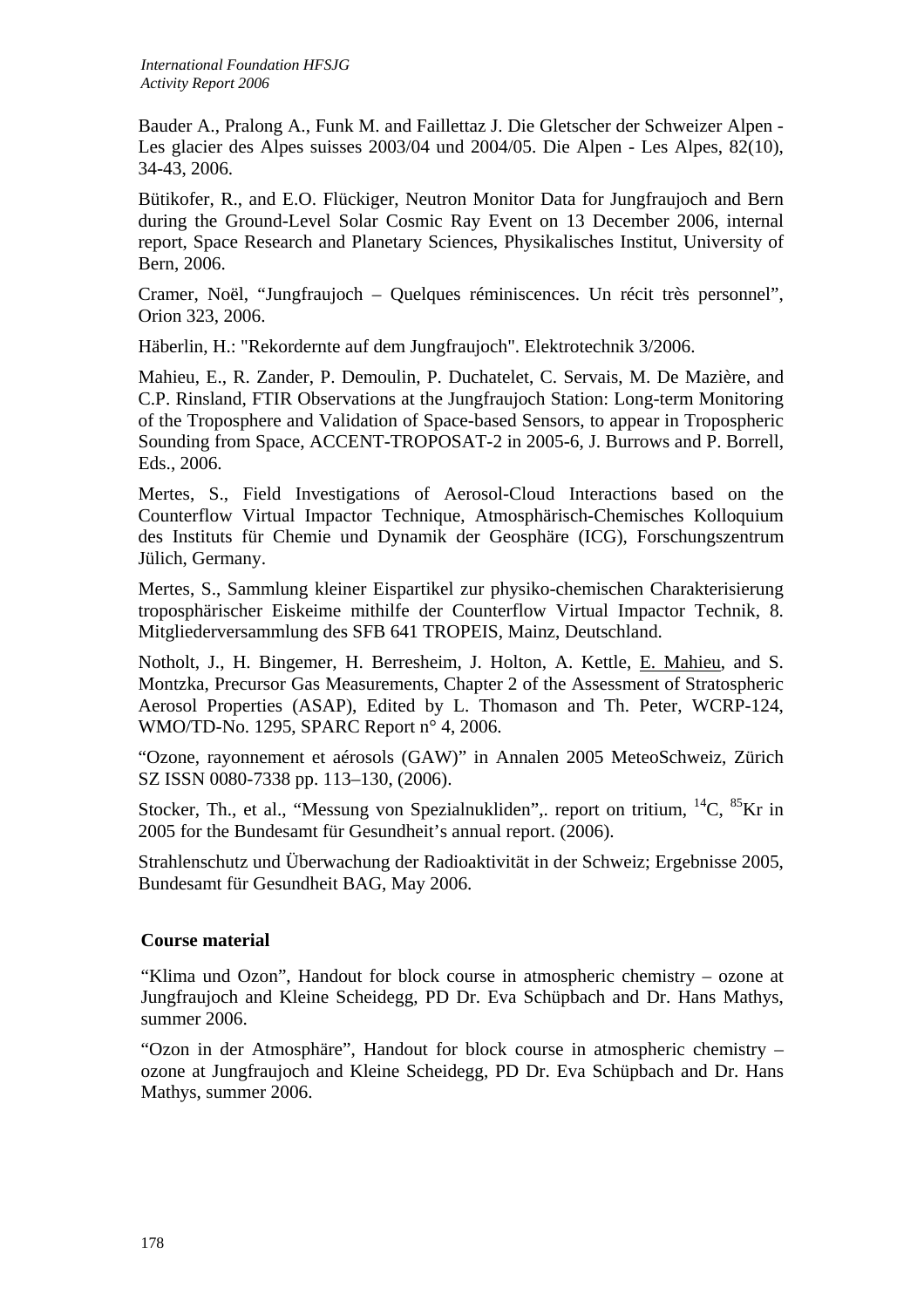#### **Popular publications and presentations**

"A nice place to ski, but how about to study clouds?", TSI Newsletter, 2006.

Jungfraujoch - Veille atmosphérique au sommet de l'Europe. Le 15ème jour du mois, n° 155, June 2006 (http://www.ulg.ac.be/le15jour/155/jungf.shtml).

Jungfraujoch - Veille atmosphérique. Athena n° 223, 40-41, September 2006 (http://recherche-technologie.wallonie.be/home/fr/particulier/menu/revue-athena/parnumero/n-223-septembre-2006/environnement/index.html?PROFIL=PART).

L'ULg sur le Jungfraujoch: Veille atmosphérique sur le sommet de l'Europe, au service de la communauté mondiale. Wallonie Espace Infos n° 27, 39-41, July-August 2006 (http://www.wallonie-espace.be/docs/ClusterInfos27.pdf).

Veille atmosphérique au sommet de l'Europe. Science Connection n° 14, 14-16, Dec. 2006

(http://www.belspo.be/belspo/home/publ/pub\_ostc/sciencecon/14sc1\_fr.pdf).

"Forschung auf höchstem Niveau, Die Station Jungfraujoch. http://www.meteoschweiz.ch/web/de/meteoschweiz/125jahre/downloads.Par.0011. DownloadFile.tmp/jungfraujoch.pdf .

## **Radio and television**

"Schneeforschung – Die Magie der weißen Flöckchen", TV report on the second field deployment on the Jungfraujoch in: *Deutsche Welle TV – Projekt Zukunft*, shown on December 24, 2006.